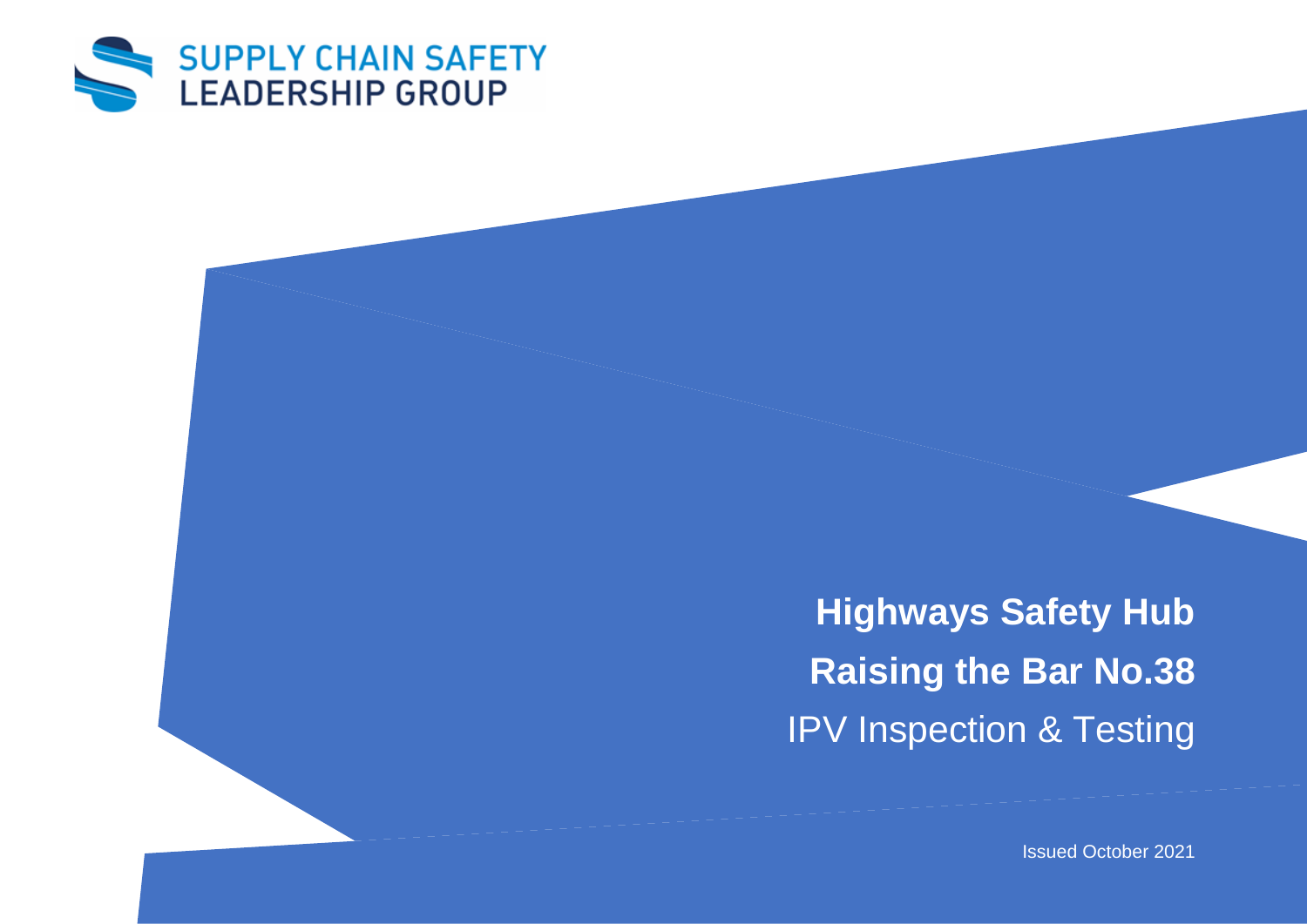# **Contents**

| <b>Objective</b>                           |                    |
|--------------------------------------------|--------------------|
| <b>Scope</b>                               |                    |
| <b>Background</b>                          | $\mathbf{2}$       |
| <b>Governance Requirements</b>             | 3                  |
| <b>Minimum requirements</b>                | 3                  |
| <b>People Requirements</b>                 | $\overline{\bf 4}$ |
| <b>References</b>                          | 5                  |
| <b>Appendix 1 – Further Notes on TMATA</b> | 6                  |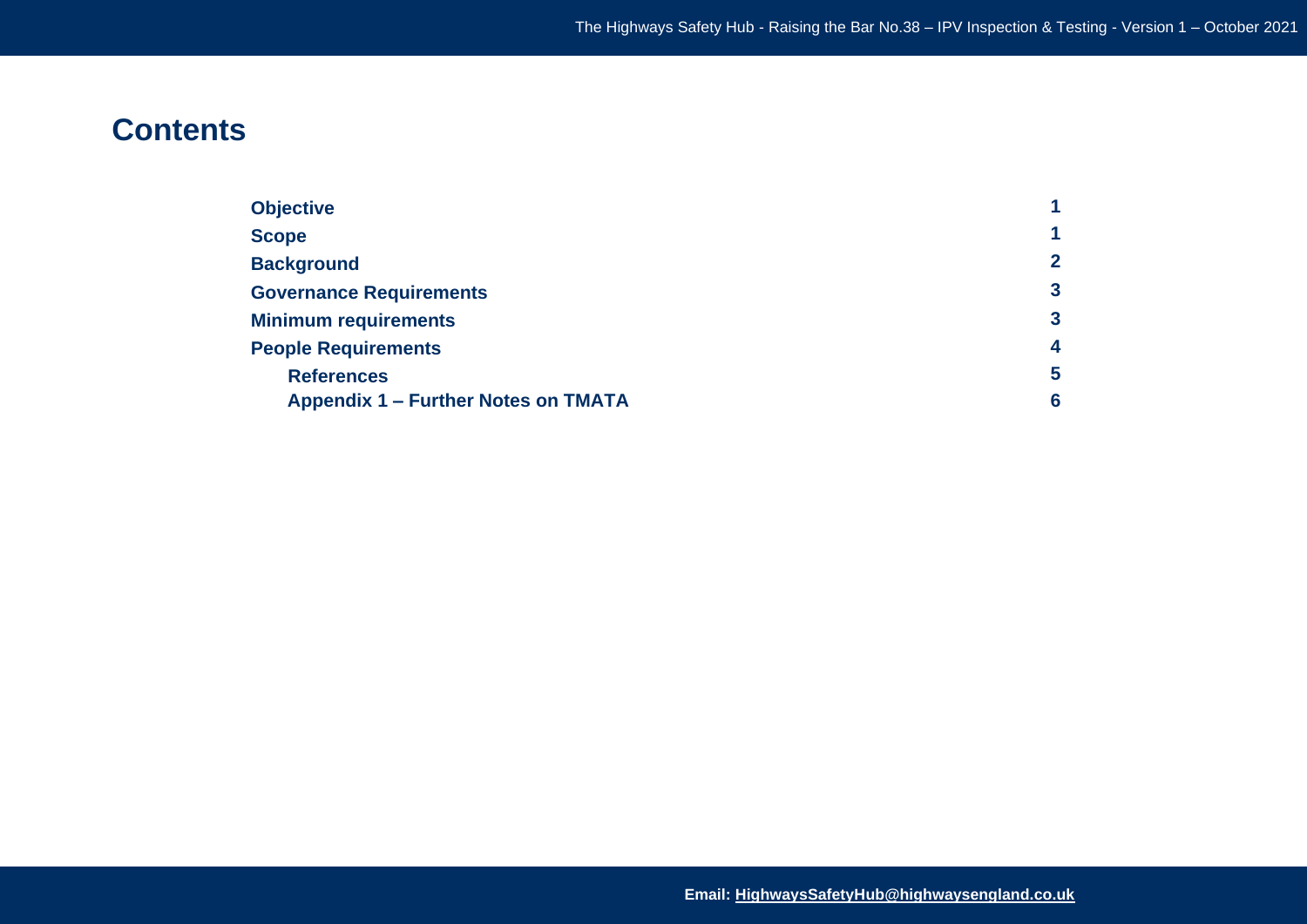# **Objective**

This Raising the Bar Guidance Document provides practical guidance on how to comply with the Supply Chain Safety Leadership Group Common Intent Document on IPV Strike and Temporary Traffic Management Incursion Avoidance as well as providing guidance to the Designer and Contractor as to the standardised method of compliance preferred by National Highways.

The overall objectives specific to this Raising the Bar are to:

- Promote and ensure that a consistent and common standard of inspection and maintenance for Impact Protection Vehicles (IPVs) is in place across all National Highways contracts, that it is accepted as best practice, and supported by all crash cushion manufacturers and operators
- Ensure consistent levels of appropriate competency of the engineers and technicians carrying out regularised inspections, and that it is to an acknowledged common standard
- Mitigate the likelihood of potential invalid contractor's insurance if the minimum manufacturers guidance on cushion maintenance has not been followed should an IPV be struck
- Promote the awareness and progressive phasing out of the use of older non-compliant crash cushions that currently enjoy grandfather rights afforded by the transition to CD378
- Enhance communication and best practice, such as bulletins and updates, and make information more accessible within the sector

# **Scope**

This guidance applies to all Tier 1 providers to National Highways (both Major Projects and Operations) who are responsible for the sourcing, procurement and management of services which may require the

deployment of IPVs. The intention is to ensure industry compliance with this document by 1st October 2022.

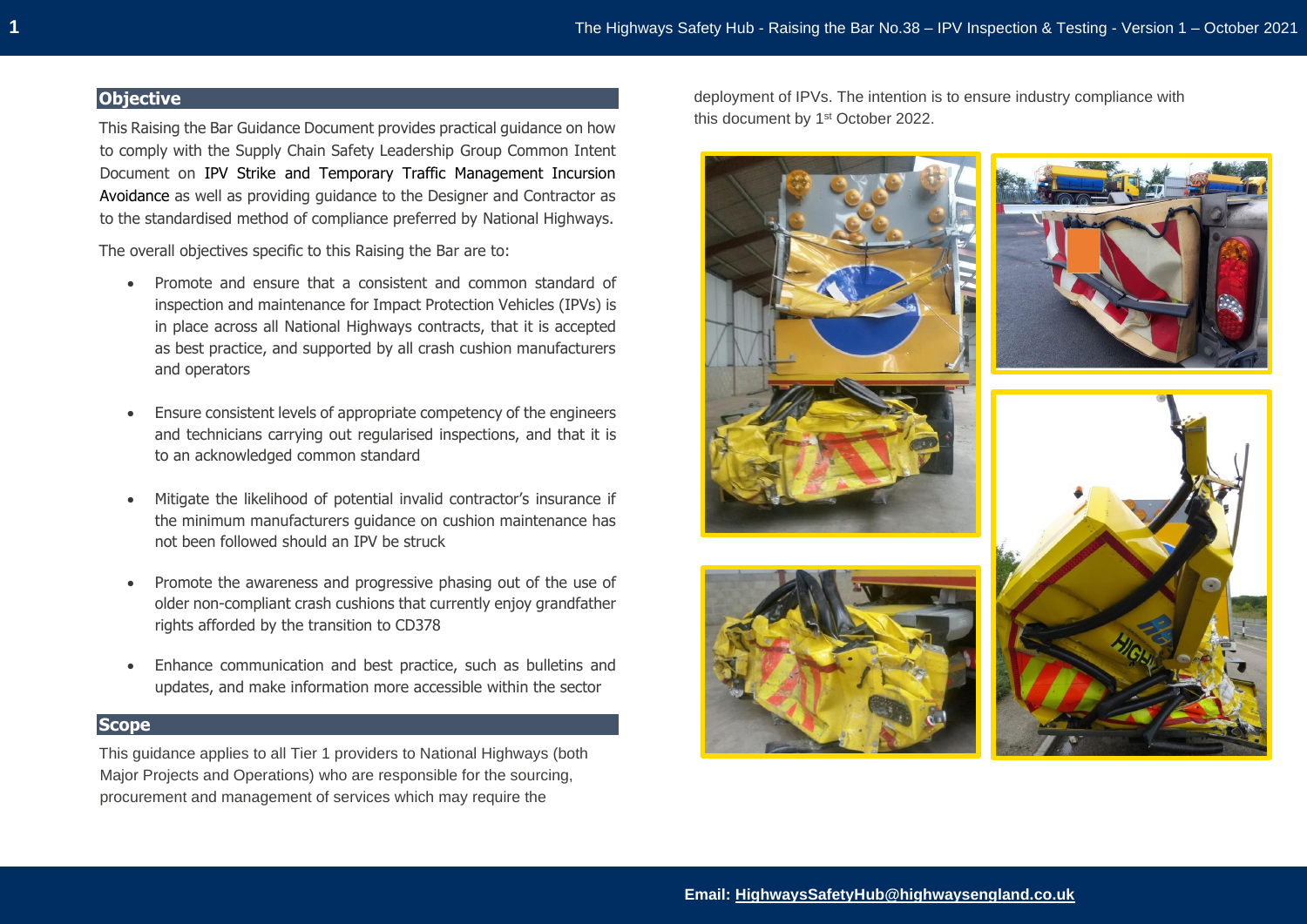## **Background**

Currently in the UK, there is estimated to be over 1,500 active crash cushions in operation fitted to highway safety vehicles and, more recently, recovery vehicles.

It is estimated that only a third of these vehicles operating on the UK roads, have any form of robust inspection regime designed to ensure the safe operation of these safety critical units.

A voluntary scheme has been in place for some time testing crash cushion units, which is an industry wide initiative known as TMATA (Truck Mounted Attenuators Testing Agreement). The TMATA scheme works to ensure that all Impact Protection Vehicles (IPVs) working in the UK are built, installed, equipped and maintained in accordance with the specifications, performance standards and maintenance regimes set out by the relevant manufacturers, and upon which the road speed ratings for the operation of the equipment are based.

However, whilst the TMATA scheme was developed to address the general industry legislative and insurance requirements, it is not in itself currently enshrined into legislation, and although utilised by many of the Tier 1 providers as a voluntary scheme, not all companies operating on the UK roads comply with the principles of TMATA, or it is believed, even carry out any form basic inspection undertaken by a competent individual.

It is worth noting that on average, out of those units that have a TMATA test, only c.50-60% pass first-time without any defects being recorded. This implies that even with regular inspection vehicles still need remedial work on a regular basis, and if checks aren't undertaken, then it translates that a significant proportion of IPVs operating may have faults that could compromise the safety and effectiveness of the equipment.

As TMATA is currently the only industry acknowledged scheme promoting a consistent best practice approach to IPV Inspection and Testing, its principles have been adopted in the following pages to set out by way of example best practice expectations for IPV Inspection and Testing.

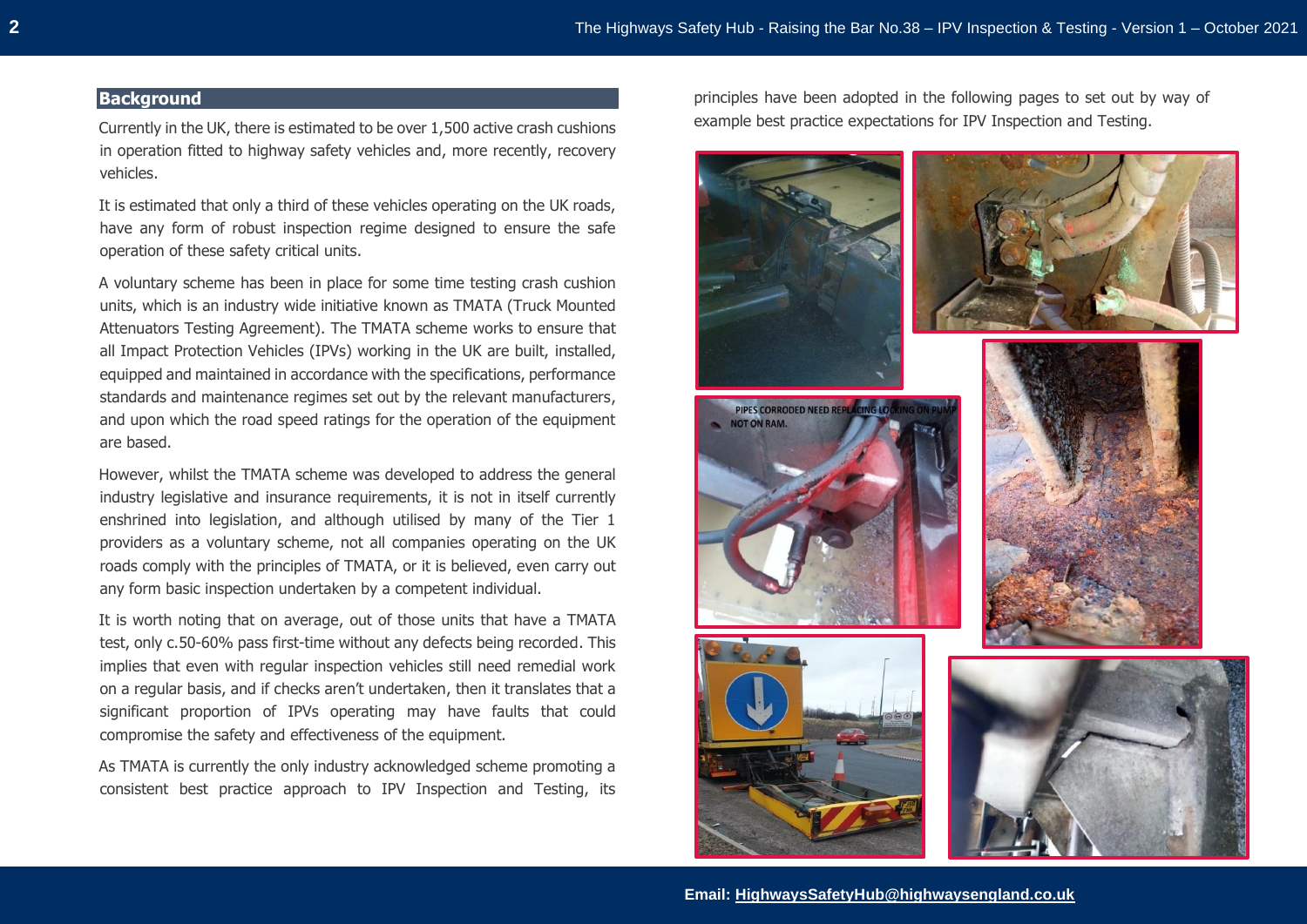# **Governance Requirements**

It is incumbent upon all those involved in the design and implementation of traffic management related activities, including vehicle recovery, that the end-to-end operation is as safe as can be reasonably foreseen. This includes the assurance that all related plant and equipment is compliant and fit for purpose.

Whilst not mandatory, the TMATA scheme is largely recognised to represent industry best practice in addressing the current lack of legislative inspection and testing requirements for IPVs. The TMATA regime is, therefore, a standardised method of compliance preferred by National Highways (noting the lack of any other related industry initiative) for service providers to demonstrate assurance to an IPV manufacturer's operational guidance.

Further details of the governance arrangements of TMATA can be found in Appendix 1.

Administration of the TMATA scheme is currently undertaken by TRL, acting as an independent administering authority.

## **Minimum Requirements - General**

The overarching aim of the TMATA test is to verify that IPVs are safe to use, then certify accordingly. IPVs will only be certified if the critical components tested are deemed to meet the relevant standards (manufacturers' specification, CD378 compliance, Chapter 8 compliance, and Road Vehicles Lighting Regulations 1989).

The TMATA servicing and maintenance standard shall apply only to all impact protection vehicles fitted with truck mounted attenuators (TMA's) compliant to DMRB standard CD378 - Impact test and assessment criteria for truck mounted attenuators (formerly TD49/07). All non-compliant TMA's are not recommended for use on the Strategic Roads Network, whether directly or indirectly associated to traffic management and vehicle recovery operations.

If an IPV successfully passes the TMATA test a physical certificate is issued by the tester and fitted in a holder in the cab, like a plating certificate. This certificate lists details of the test, including the date testing was undertaken and by whom, as well as when the next test is due. The tester will also leave a copy of the test sheet (including any deficiencies or advisories) with the operator.

Copies of both the certificate and inspection sheet will be returned to the office of the tester for their files; a copy of the inspection sheet will also be sent to TRL to be recorded and filed against the IPV, and as a reminder for the next test to be updated.

Following an upcoming update to the scheme, a small certificate (similar to a tax disc) is planned to be fitted on the cushion itself to provide proof of certification at a glance. It is hoped that this will further enhance visibility of the TMATA scheme as best practice, encouraging operators to test their IPVs and raising the bar within the industry.

## **Minimum Requirements - Testing**

Whilst the TMATA test remains a voluntary, its principles are modelled on the MOT and consists of a uniform procedure carried out every six months by authorised testers. Backed by a manual that lists standards and relevant inspection criteria, testers check the installation and operation of the components of an IPV with a view to issuing certification. The most critical components include:

- TMA
- Light board
- Autobrake system
- Camera system
- Beacons
- **Hydraulics**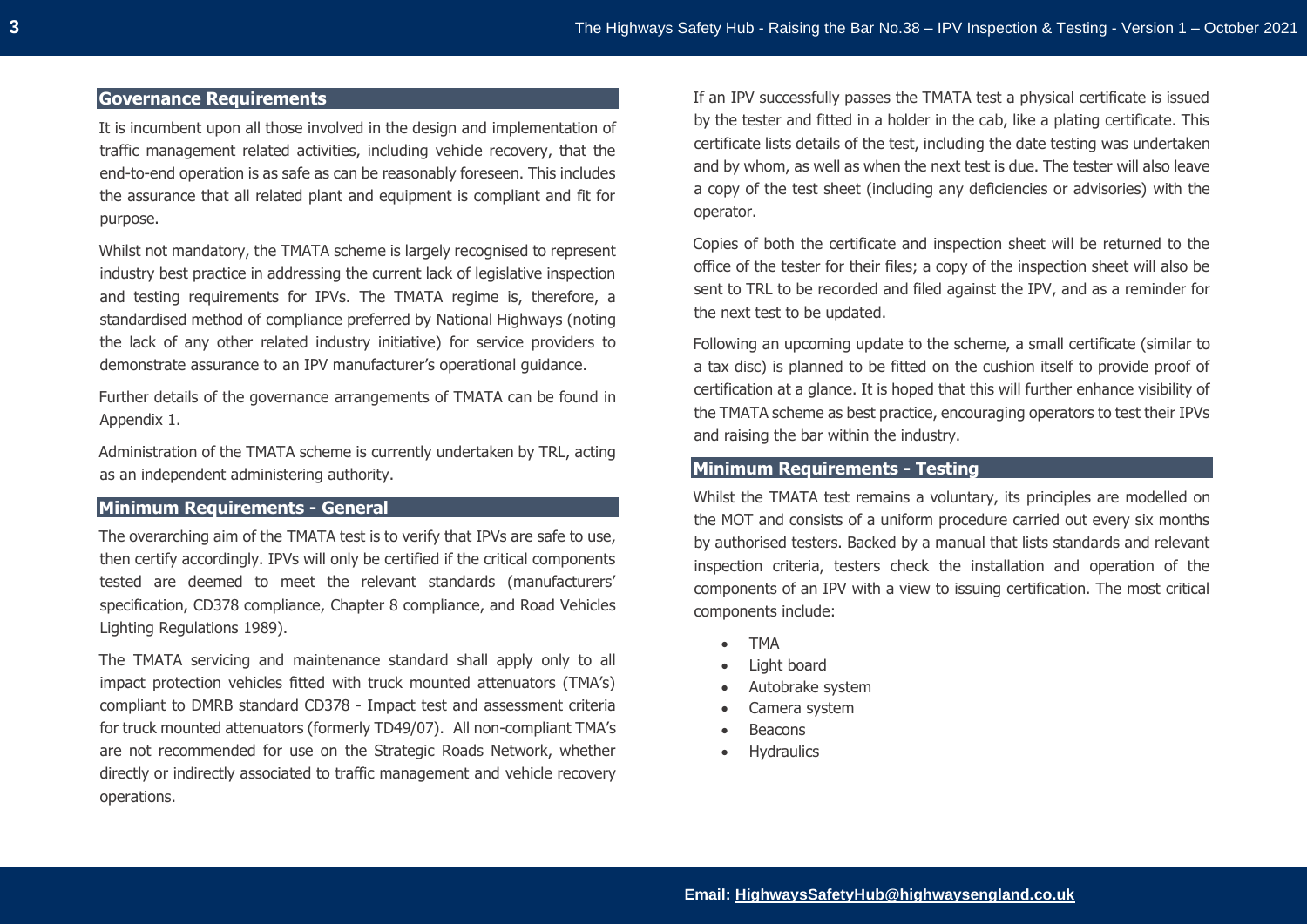IPVs built by existing members of the TMATA scheme are initially supplied with TMATA certification valid for six months, after which the IPV should be booked in for a TMATA test with an authorised member of the scheme. The test can be carried out on any day in the calendar month it is due i.e. if an IPV is tested (and passed) on 15th June, the subsequent test could be booked in for any day in December, with TMATA certification valid until 31st December.

Due to the relatively low number of TMATA testers/testing stations, the test is usually carried out in the operator's own depot.

If an IPV meets the safety standards required in the testers' manual, it will pass its TMATA test. If any of the criteria for failure are met instead, the IPV is considered to have failed its test until the faults are rectified. If any remedial repairs are carried out within two weeks of the initial test, a full retest is not required, and the original tester can issue certification. If repairs are not carried out within two weeks, a full re-test should be carried out prior to certification.

Advisories may be issued regardless of the IPV passing or failing its test. These cover any information the tester believes the operator should be made aware of regarding the IPV, and can range from items on the TMATA test that currently pass but may be close to failing and should be monitored (e.g. a mildly corroded pipe, or a cracked lens) as well as anything else not covered by the TMATA test (e.g. issues with the vehicle itself e.g. warning lights on the dash).

Testing criteria in the manual can and will be updated, for instance if new cushions or light boards enter the marketplace and require additional testing procedures. Bulletins and/or an updated manual will be issued to testers as appropriate.

#### **New installation TMATA.**

Every new Crash Cushion fitted to a truck chassis will be issued with a 'new installation' TMATA. New installation TMATA's can be issued by trained installation engineers. Although there is a need to be trained, the training will be of a lesser nature owing to the fact that the equipment being fitted is deemed new and hence defect-free.

## **Minimum Requirements - Maintenance**

As an additional measure to ensure the overall safety of an IPV, a portion of the time and cost of the TMATA test is set aside for service and maintenance. This includes:

- Lubrication of relevant pins and points using grease
- Lubrication and protection of relevant electrical components using non-conductive water repellent
- Replacement of missing minor components that nonetheless contribute to overall safety e.g. split pins

Some cushions also require certain key components to be replaced on a six- or twelve-monthly basis so this is usually carried out by the tester as an additional service, and includes:

- MPS350 support straps & g-links (every twelve months) and shear bolts (every six months)
- Scorpion ram and pivot pins (every twelve months)

In addition to the service and maintenance regime carried out by TMATA testers, it is recommended that operators carry out checks to the crash cushion and light board at each PMI. Any advisories listed on a TMATA test will be specifically checked for on the subsequent TMATA test in case they have deteriorated further, but they should also be closely monitored by the operator and repaired if/when necessary.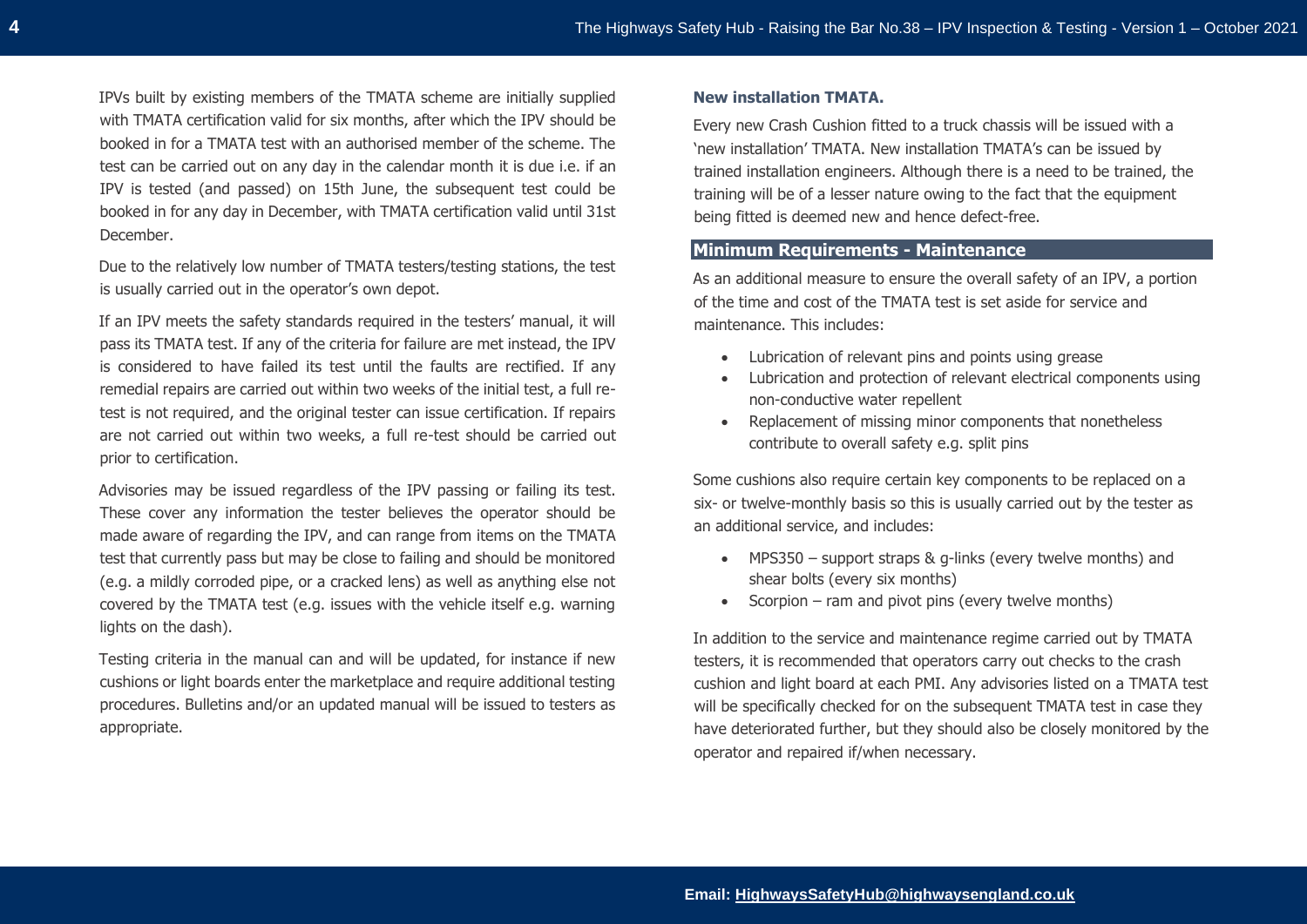## **People Requirements**

#### **Training and Competency Requirements**

All trainers should hold a training qualification [\(https://www.train](https://www.train-aid.co.uk/courses/level-3-award-in-assessing-competence-in-the-work-environment?course_delivery_id=24)[aid.co.uk/courses/level-3-award-in-assessing-competence-in-the-work](https://www.train-aid.co.uk/courses/level-3-award-in-assessing-competence-in-the-work-environment?course_delivery_id=24)[environment?course\\_delivery\\_id=24\)](https://www.train-aid.co.uk/courses/level-3-award-in-assessing-competence-in-the-work-environment?course_delivery_id=24) and undergo a manufacturers training session prior to commencement of training to Testers. Trainers will be expected to hold a minimum of five years' work experience on service and repair of Truck Mounted Attenuator's

## **Independent assessment of TMATA certifications.**

A suitably qualified assessor will be appointed who will 'spot check' a number of completed tests per agent, per year. The number of tests will depend on the quality of the work found. More fails will result in more checks, ultimately requiring further training for the tester and, in the worst case, for the tester to be 'struck off' the register.

## **References**

CD 378 - Impact test and assessment criteria for truck mounted attenuators [\(CD378\)](https://www.standardsforhighways.co.uk/prod/attachments/6e2e1dab-2d7c-4ceb-b217-fe3bf8b3afe0?inline=true)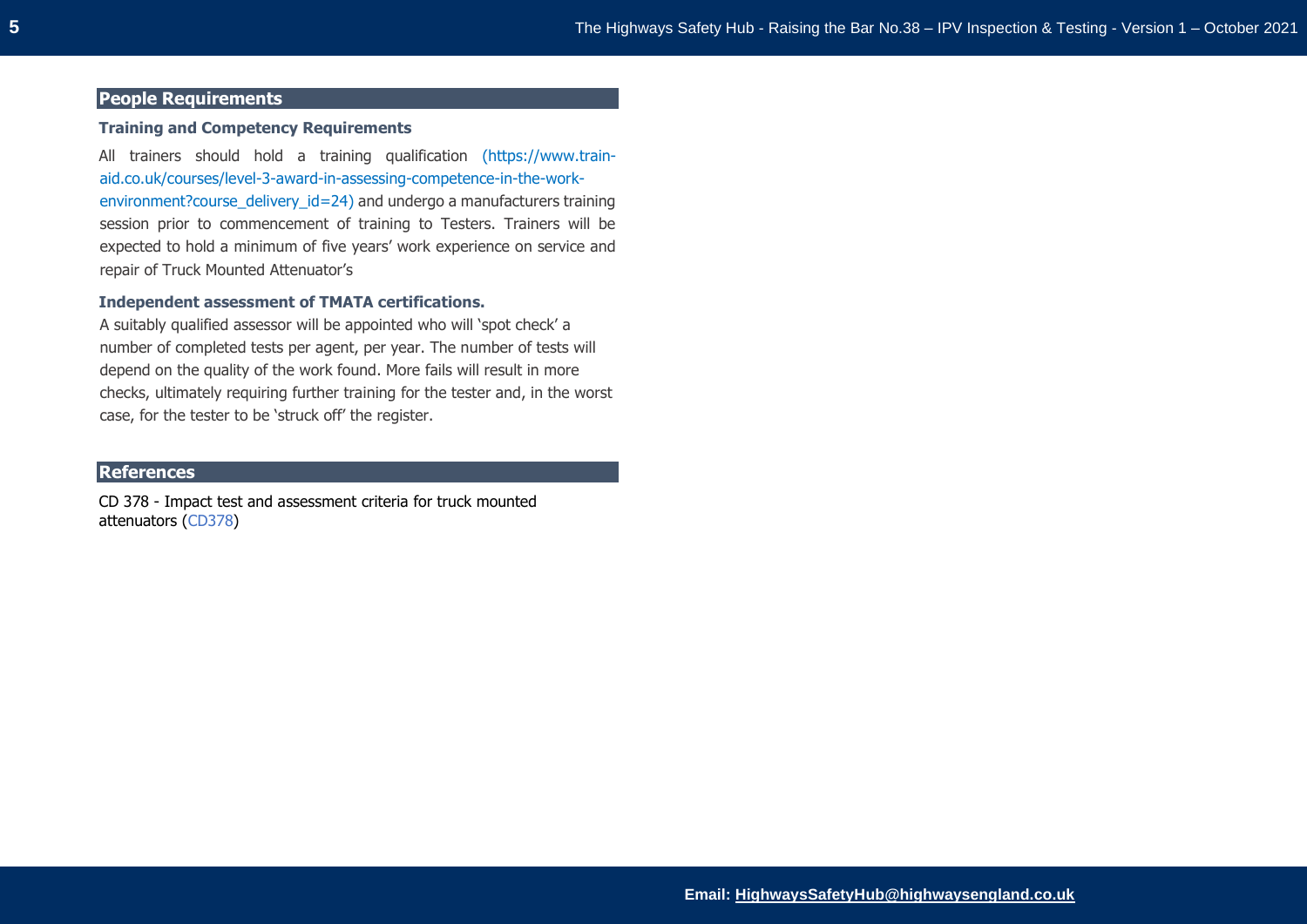## **Background to Existing IPV Inspection & Servicing Issues**

TMATA has developed its own governance arrangements via its Membership Board, comprising one representative of each Manufacturers' Appointed Agents (MAA) supplying attenuators into the UK market, plus one independent Chair (e.g an individual who has no financial interest in the supply of IPVs).

Many of the historic issues the industry faces have been caused by an IPV inspection not being an item of legislation, such as an MOT. To address this Kings and Acklea developed the TMATA scheme (which has subsequently been expanded to accommodate new industry membership), however, due to the gap in legislative requirement underpinning the scheme, not all of the crash cushion manufacturers have been actively involved in the scheme. This has led to inconsistency across the industry and the choice to inspect or not to inspect being left to individual fleet operators, in consequence leading to:

- Over 1500 cushions on the network of which approximately only 30% undergo a robust safety inspection
- No consistent 'set of rules' to bind operators
- No consequence of non-compliance
- No group/industry wide sign up to the TMATA principles
- Lack of general awareness of the above leading to the industry being no closer in making an IPV inspection part of legislation

### **General Principles governing the Membership of TMATA**

TMATA is directed by a Board made up of members. Membership of the Board includes one representative from each MAA supplying attenuators into the UK market, plus one neutral Chair who has no financial interest in the supply of IPVs.

Representative companies acting as Manufacturers' Appointed Agents (MAAs) for the manufacturers must be British companies, registered in the UK and preferably hold as a minimum ISO9001. (Alternative standards are considered). It is essential that the representative TMATA Board members have full backing and access to technical and compliance information from the manufacturers to support the work of TMATA, and will need to cover matters concerning importation, installation, testing, parts supply and technical advice.

### **Governance of TMATA Test Sub Agents**

In addition to the MAAs mentioned above, the Membership Board may approve the appointment of UK companies able to carry out TMATA tests on behalf of a member company or companies. Appointments of these TMATA Test Sub Agents (TTSA) will be determined by geographic need, based on IPV populations and compliance with TMATA stipulations concerning facilities, capabilities, financial stability and the competence of Qualified and Authorised permanent staff of TMATA